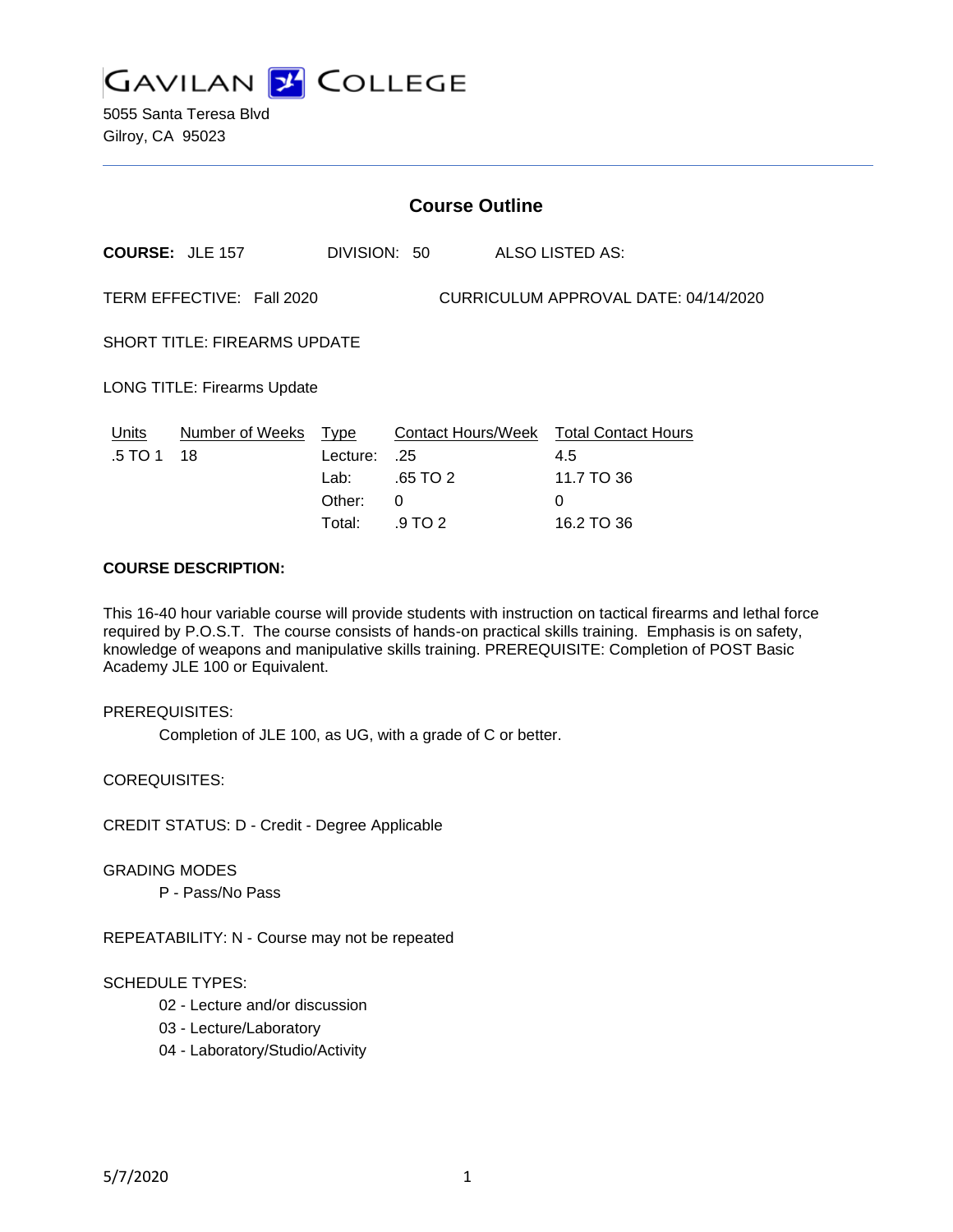### **STUDENT LEARNING OUTCOMES:**

By the end of this course, a student should:

1. Demonstrate and provide instruction on the disassembly, reassembly and care and cleaning of firearm.

2. Demonstrate a minimum standard of tactical handgun proficiency with every technique, exercise, and POST course of fire.

# **CONTENT, STUDENT PERFORMANCE OBJECTIVES, OUT-OF-CLASS ASSIGNMENTS**

Curriculum Approval Date: 04/14/2020

CONTENT: (5 hours)

- I. Introduction/Orientation
- a. Review of Shooting/Safety Guidelines
- II. Use of Force /Lethal Force and Firearms Policy
- a. Use of Force Options
- b. Department Policy
- c. Use of force report

Lab Content

# CONTENT:

- II. Instructor review Lethal Force Overview (1 hours)
- a. Legal/Moral/ Ethical Issues involving Use of Force
- b. Civil Implications
- c. Report Writing and Preliminary Investigation Overview
- IV. Review POST Law Enforcement Officers Killed / Assaulted (LEOKA Studies) (1 hour)
- a. 1999/2019 Reports
- b. Vital Statistics from LEOKA Reports
- V. Instructors guide on Fundamentals of Shooting review (.30-4 hours)

a.Stance

- b. Grip
- c. Sight Picture
- d. Trigger Control
- e. Breathing
- f. Recovery/Follow Through
- VI. Review the Five Count Pistol Presentation (.30-2 hours)
- VII. Drills and Courses of Fire (2-14 hours)
- VIII. Purpose of the Patrol Rifle (.30-2 hours
- a. Accuracy
- b. Distance
- c. Firepower
- d. Barrier/Soft Body Armor Penetration
- IX. Nomenclature (1 hour)
- a. Upper Receiver Group
- b. Lower Receiver Group
- c. Bolt Carrier Group
- d. Magazine
- X. Disassembly/ Reassembly/ Cleaning (1 hour)
- XI. Marksmanship Fundamentals Review (1 hour)
- a. Eye Dominance Exercise
- b. Sight Alignment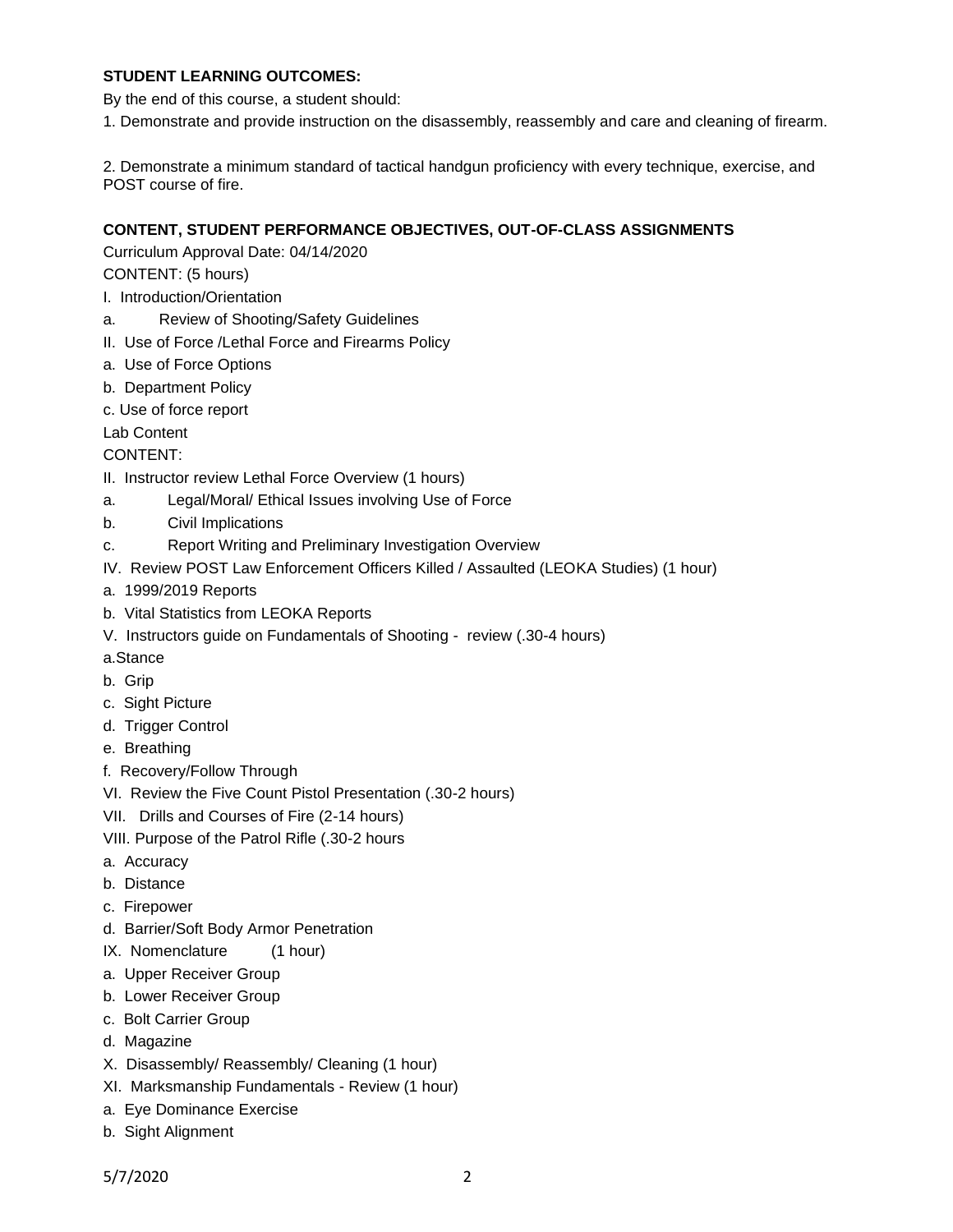- c. Sight Picture
- d. Trigger Squeeze
- e. Follow-Through

XII.

Range Drills - Instructor review (2-19 hours

- a. Shooting Positions
- b. Movement Drills
- c. Reloading Drills
- d. Night Shoot
- e. Shooting on the Move

# **METHODS OF INSTRUCTION:**

Lecture, live fire drills, written examination and manipulative skills test.

## **OUT OF CLASS ASSIGNMENTS:**

Required Outside Hours: 2 Assignment Description: Weapon cleaning, Required Outside Hours: 5 Assignment Description: Review and practice drills for class demonstration Required Outside Hours: 3 Assignment Description: Reading department police on Use of Force

## **METHODS OF EVALUATION:**

Writing assignments Percent of total grade: 10.00 % Written Homework. Written use of force report Course primarily involves skill demonstration or problem solving Skill demonstrations Percent of total grade: 70.00 % Class Performance/s; POST Course of Fire Performance Exams evaluated by instructor using POST standards Other methods of evaluation Percent of total grade: 20.00 % Timed practical situation drills for POST qualification, evaluated by instructor using POST standards

#### **Recommended Other Texts and Materials**

Instructor Handouts